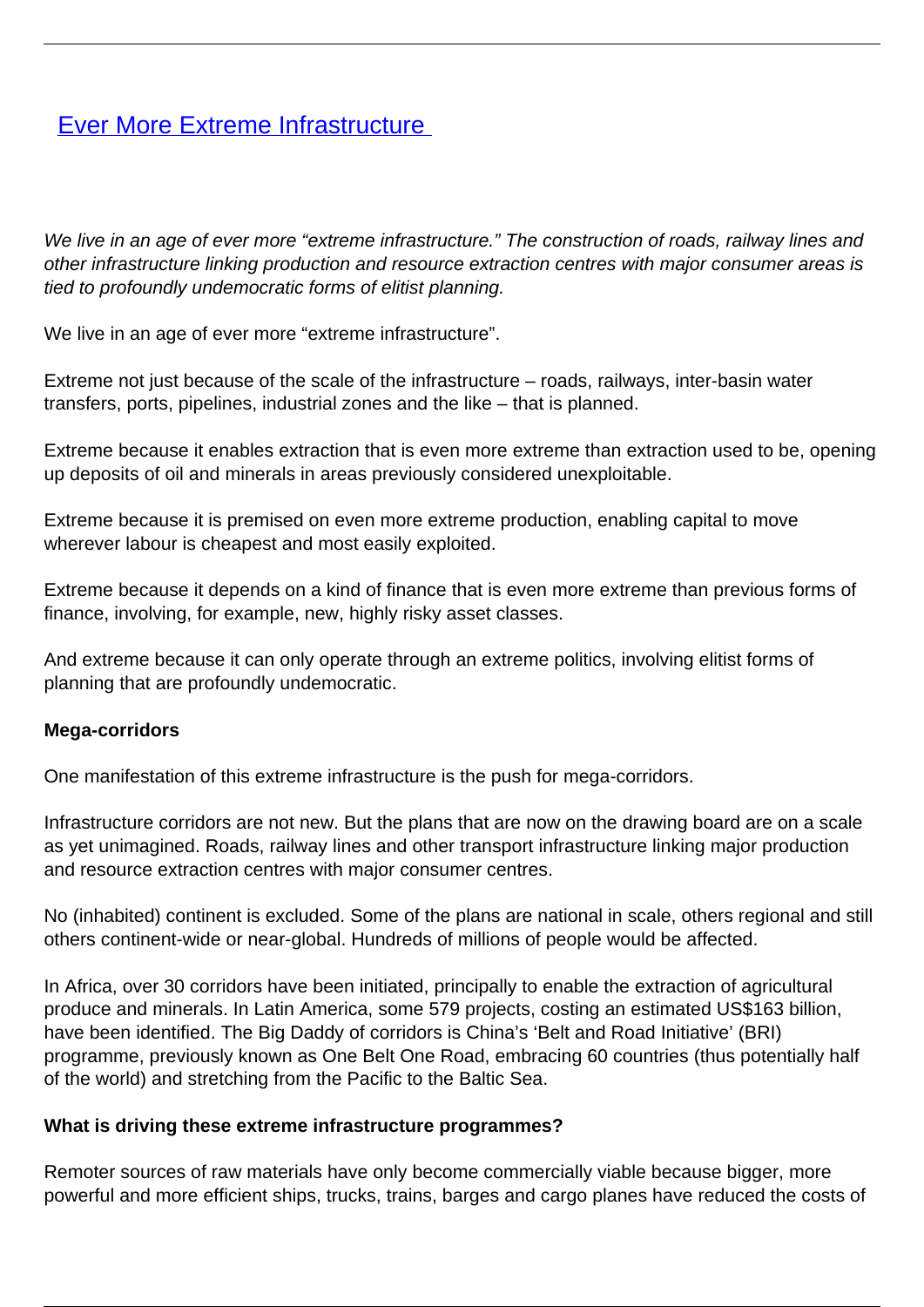transport. But bigger ships, trucks, planes and freight trains require wider roads, bigger bridges, deeper and wider canals, straighter rivers and longer airport runways. And one wave of infrastructure development creates pressures for yet further innovation. It also leads to even more deforestation. The upgrade of the Cuiaba-Santarém highway in Brazil, for example, will serve the expansion of the soy and cattle industries, at the expense of forested areas. Likewise, in Indonesia, campaigners are concerned that the construction of new ports, such as that contemplated at Kuala Tanjung in North Sumatra, will stimulate an increase in forest clearance for palm oil. As bigger and faster forms of transport are developed, it becomes easier for capital to fragment production and shift around the globe in search of the cheapest labour.

Extreme production flourishes.

But extreme production and extreme extraction are also a problem for capital.

This brings us to the second structural driver behind corridors: what financiers call "the productionconsumption disconnect".

The problem is not new. Almost 150 years ago, intellectual Karl Marx revealed how the more that capital expands, the more it needs to improve infrastructure to 'annihilate space by time'.

Today's global development agencies, such as the World Bank, are well aware of the problem. Marx may not get a mention in the Bank's flagship 2009 World Development Report but 'annihilating space by time' is the leitmotif that runs through the report's 380 pages.

The problem can be simply stated. The distances between points of resource extraction, points of production and points of consumption now involve multiple journeys and multiple forms of transport.

The minerals used in the manufacture of components for a computer or mobile phone, for example, are extracted from all over the globe. While gold and tin are common minerals used to produce 'smartphones,' these metals are responsible for forest and community land devastation, from the Peruvian Amazon to the tropical islands of Indonesia. And "the global consumers" with the money to buy the computer or 'smartphone' live far from the areas where resources are extracted and processed.

This distance matters because time matters. And time matters because the faster commodities can be produced and exchanged, the greater the profits for individual companies.

#### **Re-engineering economic geography**

However, extreme physical infrastructure – new highways and the like - only provide a partial solution to capital's problem.

Extreme logistical discipline and extreme deregulation to free up the movement of goods are also demanded.

The corridors are therefore being transformed into free trade zones, where tariffs are progressively reduced, labour and other laws deregulated, and taxes cut.

Indeed, the push for corridors is nothing less than a deliberate attempt to "re-engineer economic geography". The plan is to concentrate specific economic activities (mining, agribusiness, tourism,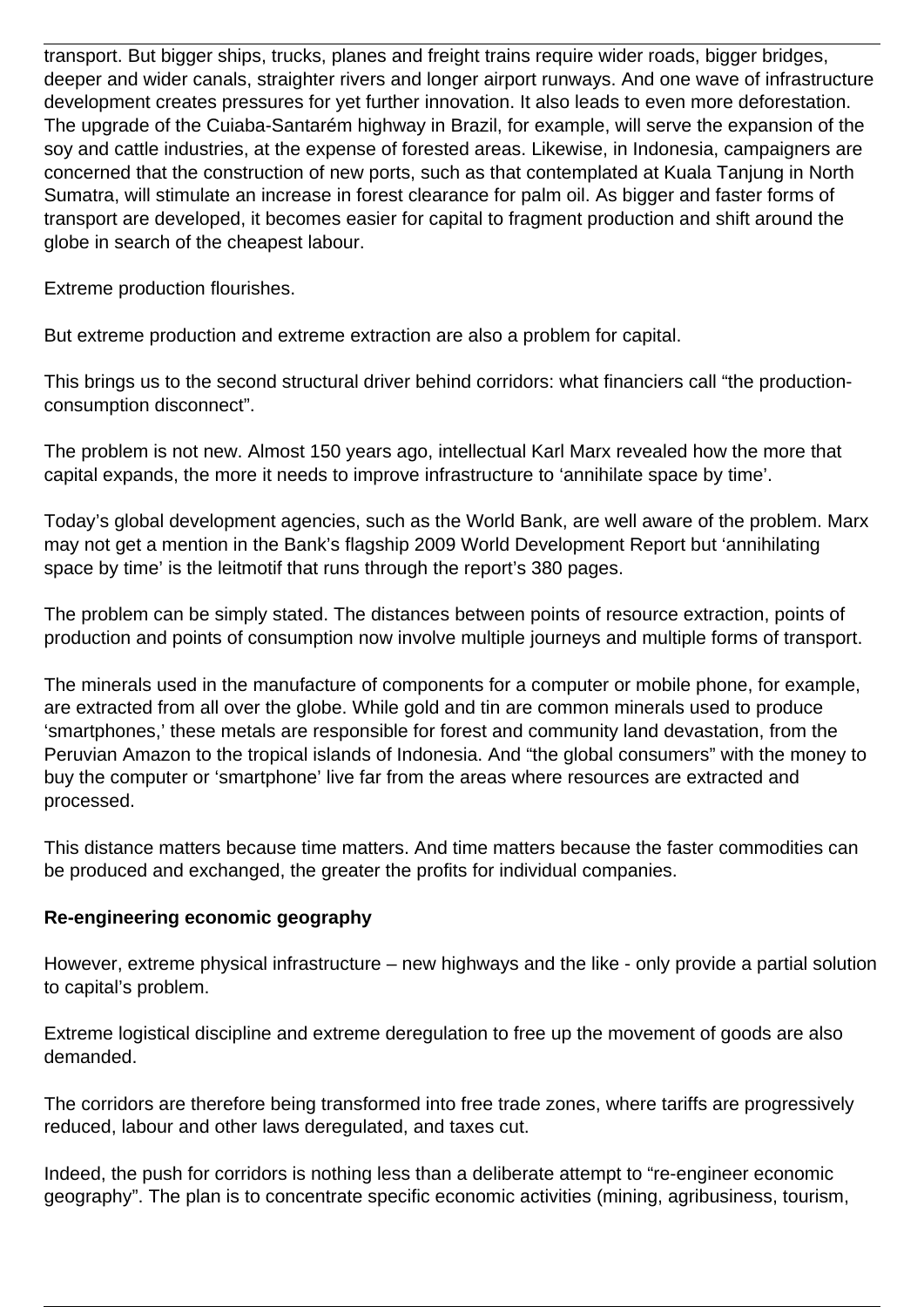finance, IT) in specific corridors in order to "agglomerate" cheap labour, consumers and investment for the benefit of capital. Transport corridors would then link these zoned clusters of production to concentrated pools of consumers.

In words that could come out of a Stalinist-era play book, the World Bank insists: "No country has grown to riches without changing the geographic distribution of its people".

The prospect is of mass (forced) migration as markets and employment opportunities are increasingly concentrated in cities and their linking corridors.

## **Extreme Finance**

All of this requires finance: and extreme infrastructure necessitates "extreme finance".

Globally, US\$20–30 trillion will need to be raised between now and 2030.

Individual governments do not have the money. The Multilateral Development Banks do not have the money. China does not have the money. The US does not have the money. The EU does not have the money.

As in the past, capital has few options but to attempt to expand the pool of finance on which it can draw, notably by engineering into "an asset class" to make it more attractive to private investors.

But private investors are not interested in infrastructure that does not yield profits. Indeed, one fund manager has tellingly stated that, from an investor's viewpoint, an oil pipeline is not even "infrastructure" unless it has a guaranteed income stream attached to it.

Hence the push for Public-Private Partnerships, which are central to every one of the proposed corridors.

The defining feature of PPPs is that they establish contractually-binding guarantees on income and/or rate of return. As such, they provide what one fund manager has characterised as the defining feature of infrastructure for finance: "stable, contracted cash flow for the long term."

The PPP guarantees on offer to the private sector participants include:

- Guaranteed profits – typically 15-20% - which are borne by the public

- Guaranteed Debt repayments – whatever loans have been taken out get repaid by the government if the PPP company can't pay them.

- Minimum Revenue guarantees – if traffic levels on a toll road are lower than anticipated, the government makes up any loss of revenue.

- Availability payments – the private partner gets paid by the public even if a facility is not used, provided that it is "available for use".

- Financial and economic equilibrium clauses - these entitle a PPP company to compensation for changes in laws or regulations that adversely affect a project's revenues or its market value.

In effect, the private investors take the lion's share of the gains, while the public sector takes all the risk. And the gains are potentially huge. The figure that is most generally cited for infrastructure investments in the global South is 25%.